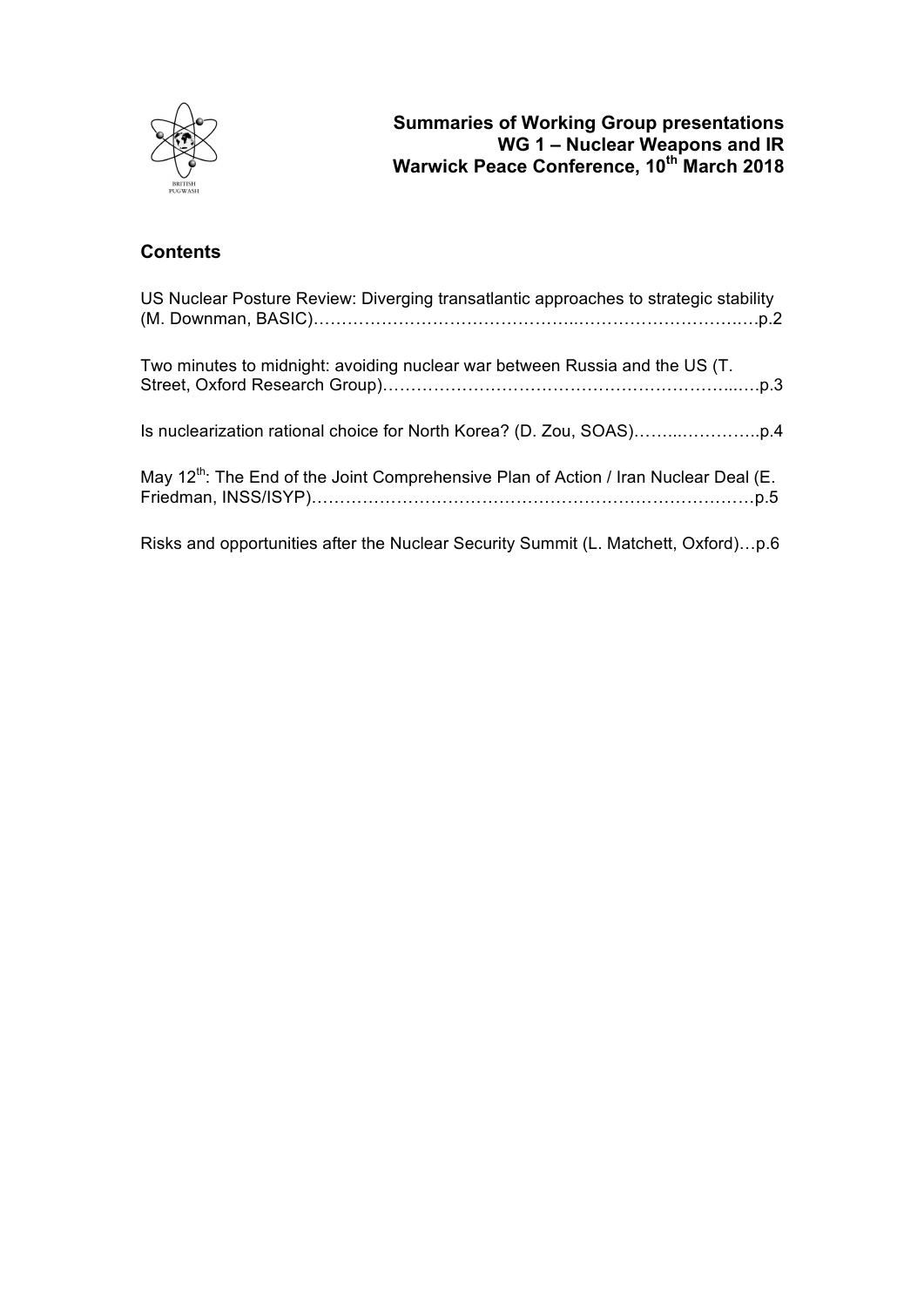## **Presentation 1: US Nuclear Posture Review: Diverging transatlantic approaches to strategic stability, Maxwell Downman, BASIC**

This talk assessed the impacts of President Trump's Nuclear Posture in a European context. It argued that key elements of the NPR represent a bold departure in US nuclear weapons thinking and presents risks for European allies and NATO's strategic priorities.

First, the United States has expanded the role of nuclear weapons to deter ambiguously defined 'non-nuclear strategic attacks' and deter Russia's supposed 'escalate to de-escalate doctrine' through the threat of 'limited nuclear retaliation.' However, this misunderstands Russian military doctrine, believes escalation can be controlled and risks lowering the nuclear threshold, by envisaging using lower-yield in non-strategic scenarios.

Second, the NPR puts an emphasis on low-yield nuclear weapons to carry out these missions - both the modernisation of ground-based systems and creation of new sea-launched systems. The presentation argued that such developments may prove controversial amongst European allies, and will do little to reassure European's who are wary of the Trump Presidency.

Third, the report outlined the NPR's approach to arms control, which sees little prospect of rekindling arms control with Russia in the near future. It argued that this approach could prove disastrous endangering European nuclear arms control given the need to negotiate a successor to New START and given the INF Treaty crisis.

The presentation concluded by noting that these changes force Europeans to think about how they can ameliorate US nuclear weapons policy in a declining strategic environment with Russia, and present a new vision for European arms control. It offered that Europeans should communicate ways in which the Alliance could achieve the stated aims of the NPR but through nuclear restraint and arms control. Such strategies would be better suited to managing great power competition, assuring allies and minimising nuclear risks.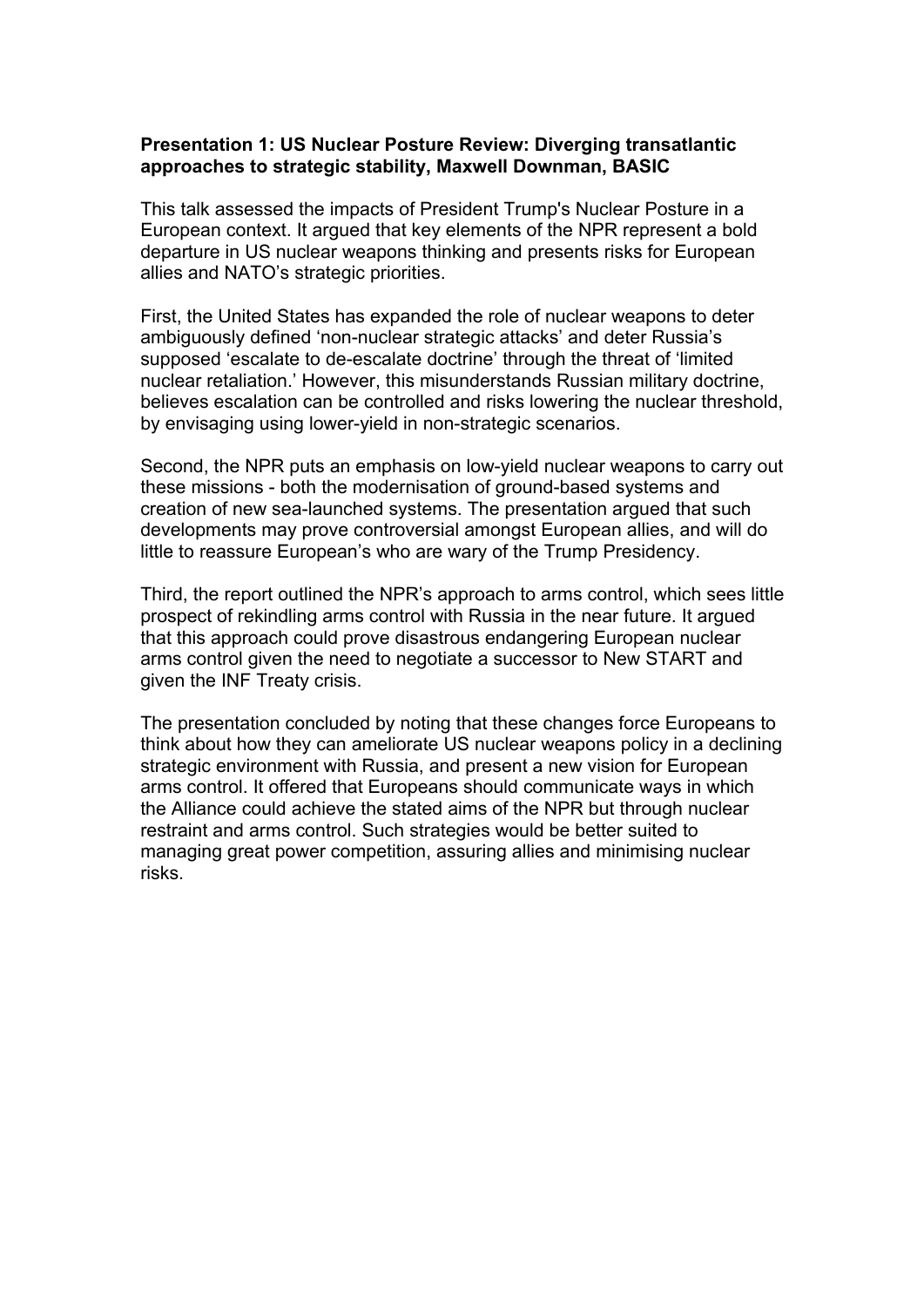## **Presentation 2: Two minutes to midnight: avoiding nuclear war between Russia and the US, Tim Street, Oxford Research Group**

The presentation considered the current tensions between Russia and the US, primarily focusing on the possibility of nuclear war and what might be done to reduce those dangers and move towards 'common security'. As any conflict between Moscow and Washington would likely draw in the UK, it also touched on the role the UK can play in conflict prevention and peace-building.

The presentation noted the recent decision by the Bulletin of the Atomic Scientists to move the minute hand on their symbolic 'Doomsday Clock' to two minutes to midnight, implying an increased threat of nuclear catastrophe. Reasons for this change included indications that US policy is 'moving towards a wider role for nuclear weapons', which was 'compounded by the challenge presented to President Trump by North Korea's nuclear ambitions'.

The risks of nuclear weapons use have also been heightened by the breakdown of relations between Russia and 'the West'. One result of the freeze in relations is that nearly all negotiations on nuclear arms reduction and non-proliferation have come to a stop, while existing treaty structures are eroding and may even collapse. It was also noted that, in the UK, public opinion has turned against Russia, which may make war more likely.

Given the serious risks of nuclear war, our priorities should be avoiding war and building common security between the West and Russia.

The presentation considered ways forward in developing sound and cordial relations with Russia. One suggestion is to engage with Moscow's consistently articulated narrative of NATO encirclement, seeking mutually acceptable outcomes. This could include progress on the political status of Ukraine, NATO expansion, ballistic missile defence and restraining the development of advanced military technology.

It was also suggested that the UK needs to carefully consider how its commitment to oversees power projection, as part of NATO, interacts with Russia's threat perceptions and reliance on nuclear deterrence, given NATO's overall military superiority.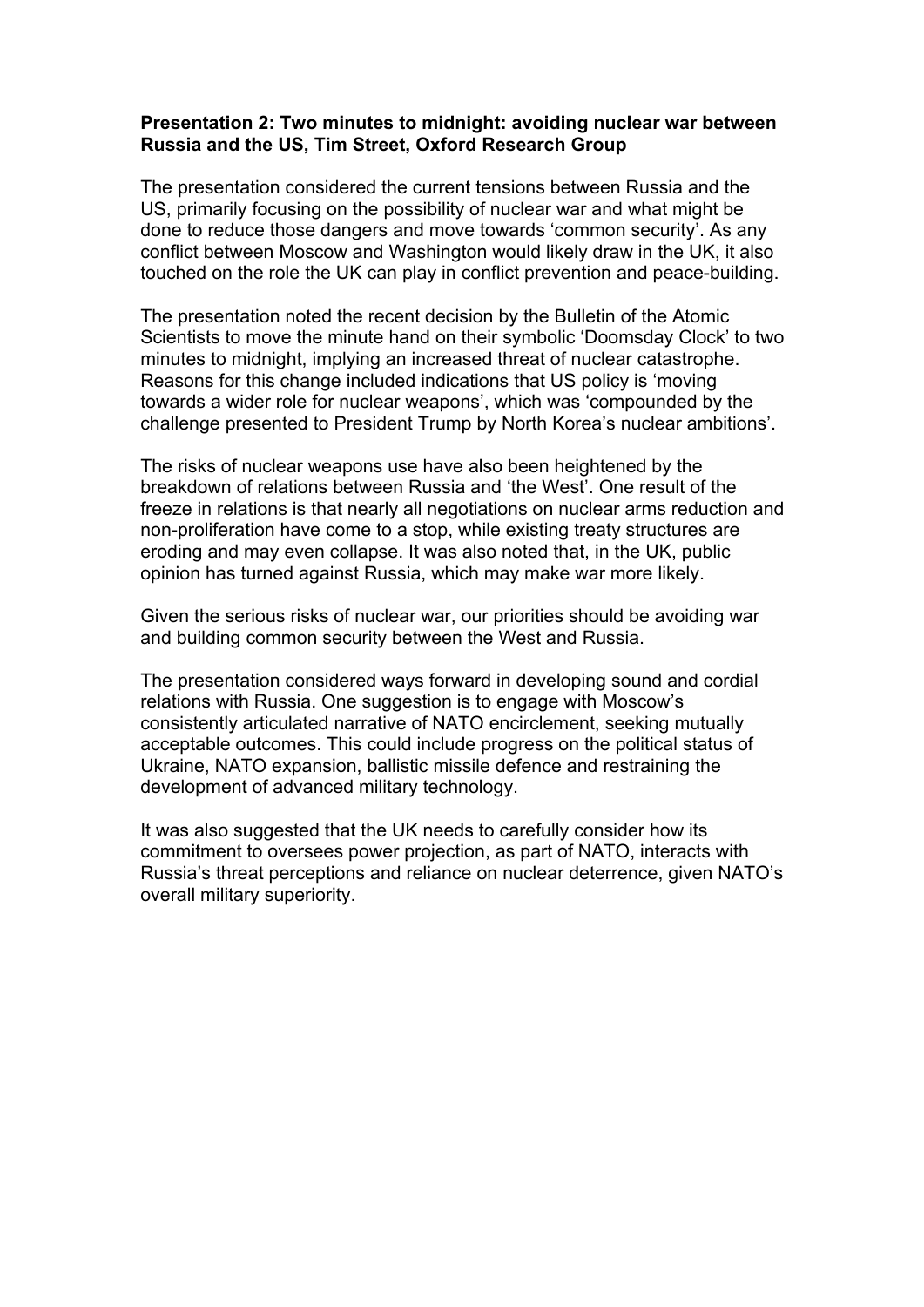## **Presentation 3 - Is nuclearization rational choice for North Korea? Danni Zou, SOAS**

From North Korea's perspective, first, nuclearization is a national strategy which is based on national interest. It is assumed by the rational actor model that actors make choices that actors believe they will lead to the greatest expected benefit for them. North Korea continues to develop nuclear power, which is a long-term military strategy, because its government believes that nuclear weapons can ensure its national security, which can be seen as an important part of its national interest. Second, this choice is based on China's experience. North Korea has started nuclear tests from last century, during which China launched successful nuclear tests that helped China become great power in the next decades. Furthermore, the situation both countries faced with is similar. At that time, China also faced strong economic sanctions from US but it never gave up and finally achieved success on nuclear tests. Therefore, this previous sample gives North Korea confidence to insist its choice. Third, the North Korean government wants to apply nuclear issue to gain an equal status in international negotiation with US. To some degree, it is successful because US has paid more attention to North Korea to persuade it involving in nuclear disarmament talks.

However, nuclearization may not be a rational choice for North Korea at international level. The continuing nuclear tests of North Korea have brought out strong oppositions made by US and many neighboring countries such as China, Japan and Korea. The North Korea nuclear issue has become an urgent issue for international society to solve because it is a potential threat that may not only harm other states' national security but also challenge current international order.

First, other states are more likely to develop military forces to guard themselves. The improper and escalated nuclear tests offer Japan, an opportunity to reaffirm constitutional amendment. To be specific, the Japanese Government intends to use North Korea nuclear crisis as a good excuse for developing its military forces, which may challenge Asian status quo and current international political system based on the consequence of the Second World War. Second, the North Korea nuclear crisis provides a good reason for US to build a more stable alliance with South Korea and Japan in terms of military and diplomacy, which can be seen as the development of hub-and-spoke system. Moreover, it is argued that this nuclear issue provides US a good excuse for restarting the 'Pivot Asia' policy to enlarge its influence in Asia and contain Chinese power.

Overall, nuclearization is a rational choice but, taking current situation into account, it isn't a beneficial choice if the North Korea continues to developing nuclear tests. However, since South Korea envoy announced that Kim Jong-un was willing to give up nuclear tests if he can have a talk with US and Trump agreed this idea but emphasized that economic sanctions won't be stopped, how this nuclear issue goes in the future is unexpected.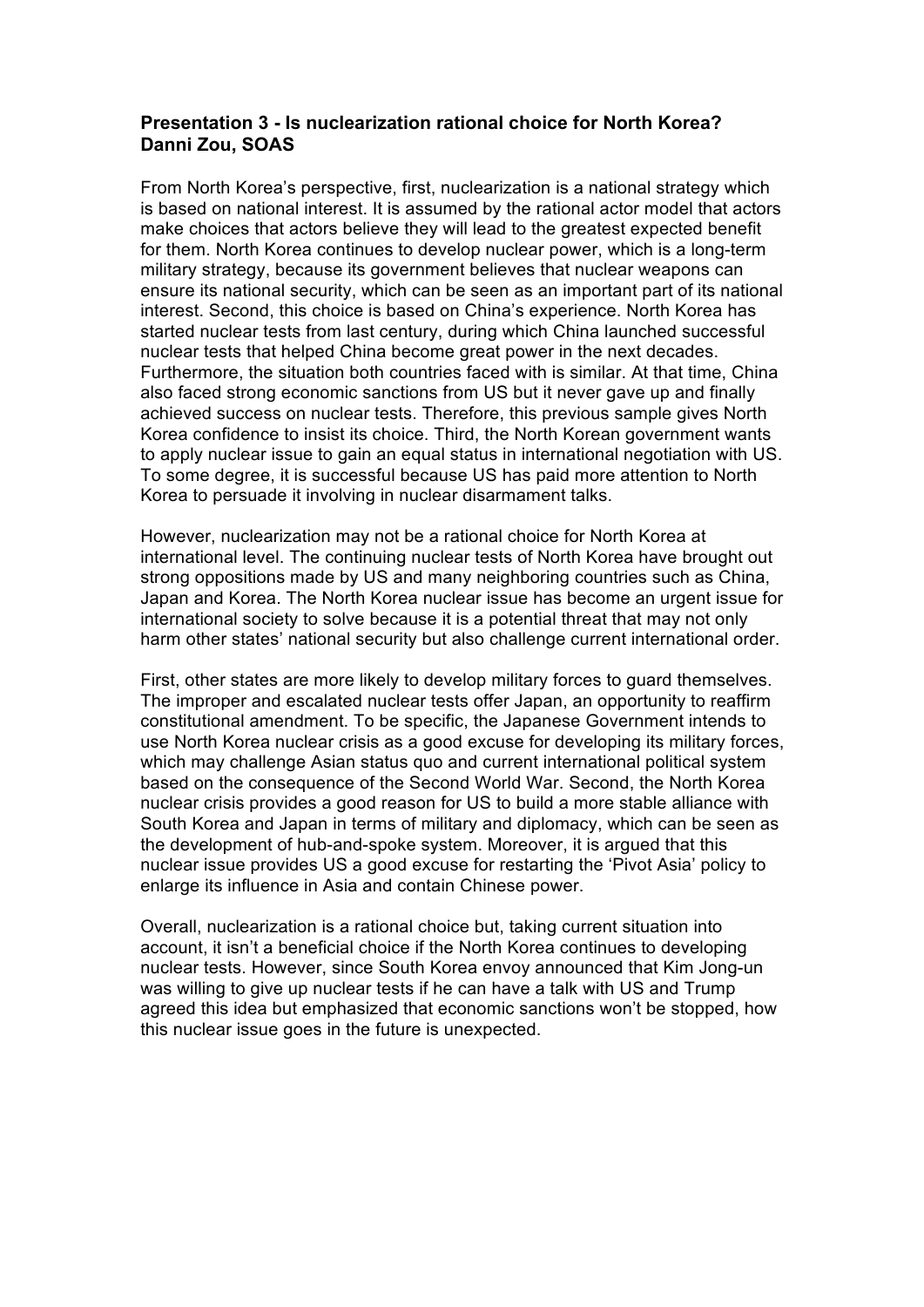## **Presentation 4 - May 12th: The End of the Joint Comprehensive Plan of Action, Ezra Friedman, INSS / ISYP**

The presentation on the 'Iran Nuclear Deal' known officially Joint Comprehensive Plan of Action (JCPOA) examined the likelihood of President Donald Trump either keeping the United States in, or the more likely scenario, of withdrawing from the JCPOA. The participants explored in the presentation how this will likely manifest itself in the form of the sanctions waiver, required by American domestic law, which Trump will likely not sign on May 12<sup>th</sup>, leading to the return of sanctions that had been lifted since the implementation of the nuclear deal.

We see the signs of this plan of action through Trump's hard line when it comes to Iran and specifically his opposition the JCPOA which begun with his candidacy for president and has carried into his administration. The Europeans, in the form of the United Kingdom, France and Germany, all guarantors of the deal, have attempted and will continue to try to address President's Trump's main concerns which include: the sunset clauses on enrichment, lack of the full and immediate access to all military sites, and lastly Iran's ballistic missile program, all of which must be addressed in a new deal or revised JCPOA according to Trump. The dismissal of those within his cabinet who championed the deal such as former Secretary of State Rex Tillerson and former National Security Advisor H.R. McMaster, as well as their subsequent replacements in the form of CIA Director Mike Pompeo and now John Bolton respectively, who are considered war hawks and hardliners on Iran and are in step with the President on the need to either drastically reform the JCPOA or to withdraw from the deal altogether.

The lack of a plan for the 'day after' the end of the JCPOA is a huge concern, and one that could lead to conflict in the region between various actors following an American withdrawal. Following Trump's actions, we will likely see a collapse of the JCPOA and Iran returning to enrichment of uranium in its nuclear program to pre-JCPOA levels. The actions by the Trump administration will likely lead to more instability and increase the potential for conflict around the issue of Iran's nuclear program.